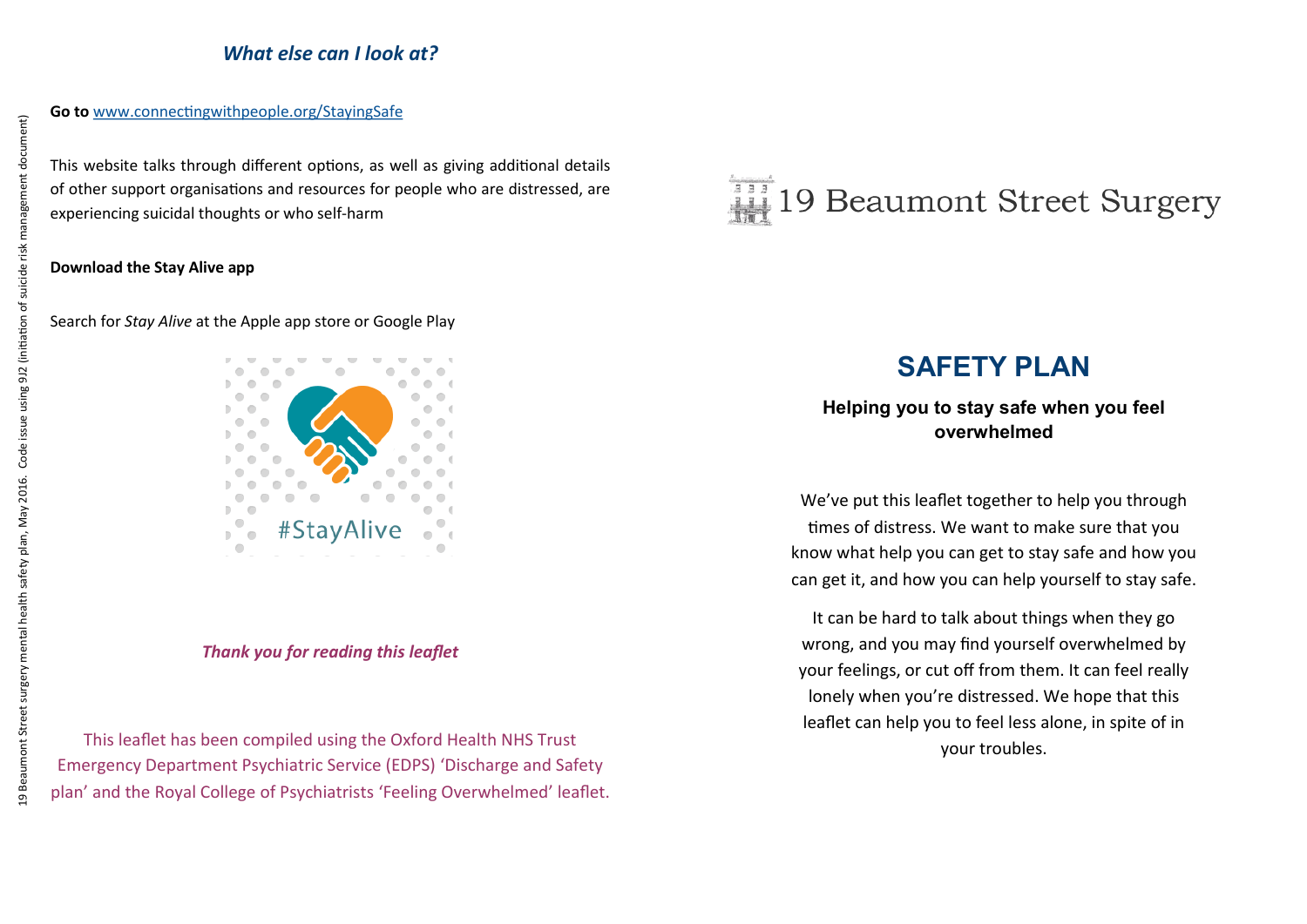## *A life worth living*

It's easy to feel overwhelmed when bad things happen. Suicidal thoughts are quite common but we tend not to talk about them. It can be embarrassing or frightening to tell someone else about such private thoughts. And most people with suicidal thoughts manage to keep themselves safe.

Being honest with yourself is the first step in keeping yourself safe. If you are reading this leaflet, it could be helpful for you to share your worries and distress with someone else. It is never too late to take action, even if the situation seems hopeless.

# *Can anyone understand me?*

It can be hard to share private thoughts and feelings. But if you do, it can help, and can be a real way of getting through a bad time. However you feel, and however personal it seems, other people will have gone through similar things and so really can understand something of what you are going through.

## *Finding help*

Finding someone you can trust is the first step. You may have someone in mind already. Talking and being listened to can help you to get things clearer in your mind and feel more hopeful. Sometimes it can be easier to talk things over with someone who does not know you. It might be hard to believe that someone you haven't met before cares about you and your situation, but there are people who do care and want to listen. If you are having thoughts of harming yourself in any way, we would encourage you to:

- Tell a trusted friend or relative
- Make an appointment to see your GP (see contact details at back of leaflet—please say that it is a mental health problem and you would like to speak to the duty doctor) or contact one of the organisations listed on the leaflet. If you feel seriously unable to keep yourself safe, you can call 999 or go to the Emergency Department.

# *MY SAFETY PLAN*

# *My network—people to call when I feel unsafe*

Write here the names and numbers of supportive people you can call when you feel unsafe

### *Contact with services*

**GP: 19 Beaumont street surgery** (telephone lines open 8am-6.30pm Monday to Friday) — 01865 240501 We also have self-help resources available to borrow. If you can, please tell the receptionist you are calling about a mental health problem and that you would like to speak to the duty doctor, as it will help us to best help you.

**NHS 111** (to access a GP out of hours) **—** 111

**Mental health crisis team number —**

You may have been given a number you can contact if you have been referred to a Mental Health Team

**Samaritans —** 08457 909090, e-mail [jo@samaritans.org,](mailto:oxfordnightline.org) [www.samaritans.org](mailto:oxfordnightline.org)

24/7 helpline service where you can talk about how you are feeling

**Emergency Department—**If you feel seriously unable to keep yourself safe, you can call 999 or go to the Emergency Department.

#### *If you are a student:*

**Nightline** (8pm-8am in termtime) **—** 01865 270270 and [oxfordnightline.org](mailto:oxfordnightline.org) (instant message / in person). Listening, support and information for all students in Oxford

**College support services** Most colleges have a welfare network with people available to help students in distress. This includes your college nurse (see [www.ox.ac.uk/students/welfare/health/doctors](mailto:oxfordnightline.org) for details)

**University counselling service** (9-5pm in termtime) **—** 01865 270300 and [www.ox.ac.uk/students/welfare/counselling](mailto:oxfordnightline.org) (not suitable for help in an emergency but some useful links on website)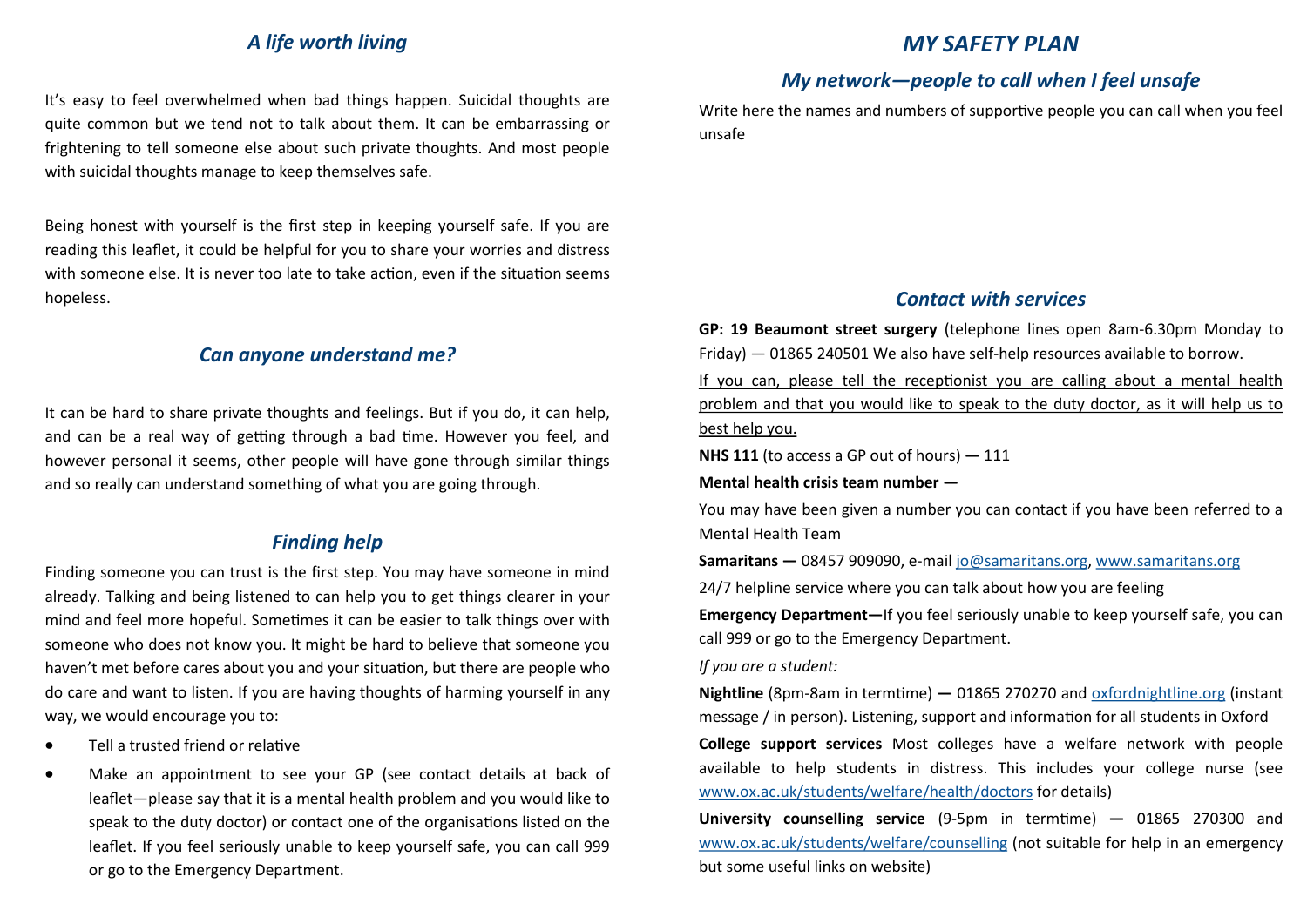# *MY SAFETY PLAN My triggers / early warning signs*

# *Things I can do*

Write here a plan for things you can do when you're feeling unsafe, such as looking at your crisis kit, or distraction (see 'Self-soothing and harm minimisation' above for ideas)

*1.*

*2.*

*3.*

*4.*

*5.*

# *Helping yourself*

### *Making a 'safety plan'*

You can help yourself in many ways. You can start by making a 'safety plan' for yourself. This is a plan to help you keep safe—it will work best if you put it together yourself and choose the kind of support that you think will be helpful.

A safety plan can help organise your thoughts, so you get the right support at the times you need. Make a simple list of the things you can do for yourself and the people who you would like to support you. It's easier if we know who we can talk to before we need them. You may want to ask someone else to help you put it together. You may find it helpful to include reminders of the good things in your life and things to look forward to in the future.

### *What could my 'safety plan' include?*

A safety plan could include:

- Ideas for self soothing and harm minimisation (see next page for ideas)
- Names of supportive family and friends
- Keep a reminder of the people and things that you love on your mobile or in your pocket, wallet or purse; some people like to carry photos of people or animals they care about
- Professional support (see inside back page)
- Voluntary support organisations (see inside back page)
- Things to do if your suicidal thoughts are getting stronger or you can't ignore them
- Keep this leaflet in a safe place. You never know when you, or someone you care about, might need it

### *Stay Alive app*

As well as using the template safety plan in this leaflet, you can also download the **Stay Alive app** which can help you to make a safety plan on your phone—see the back page for details.